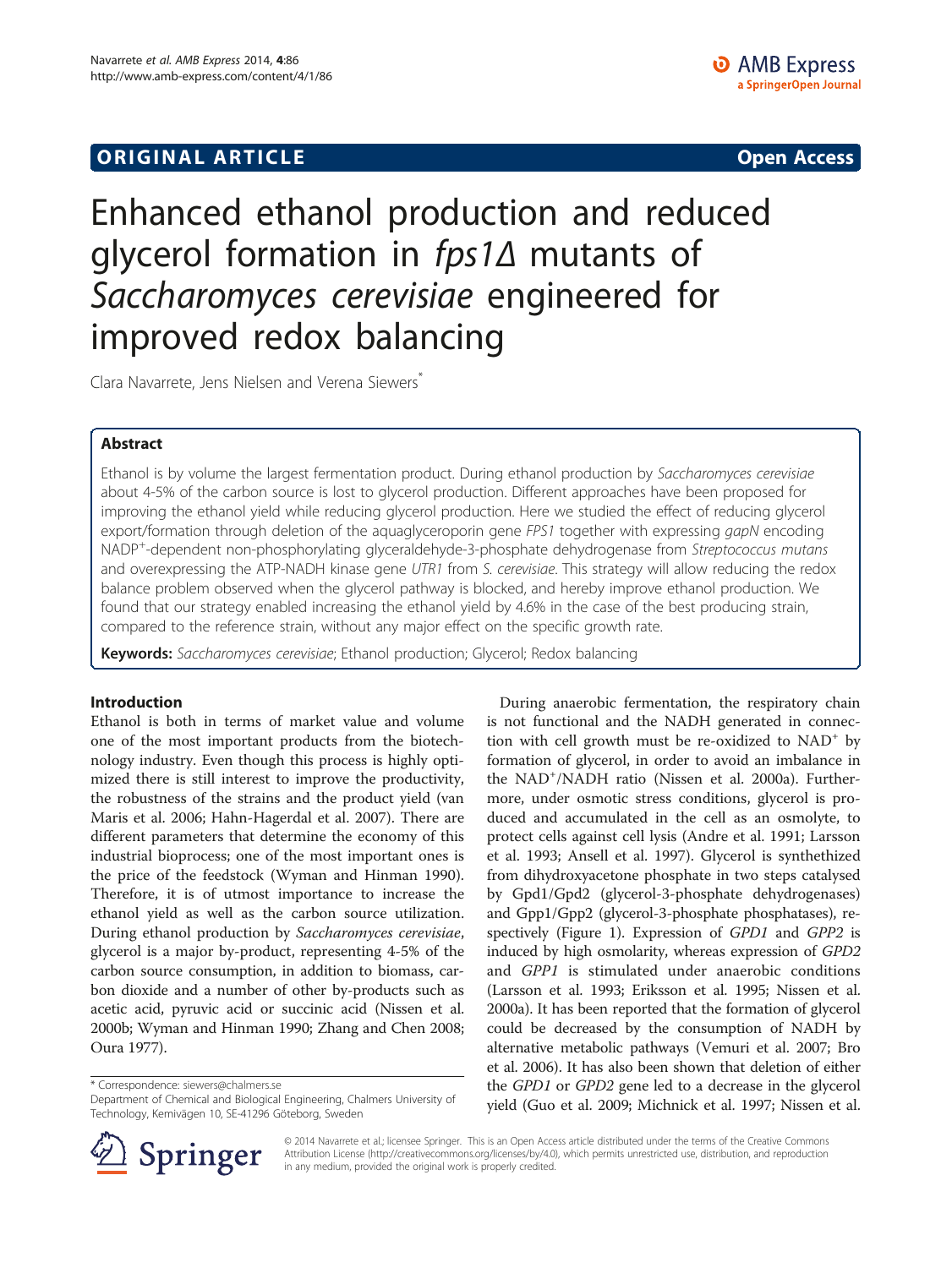<span id="page-1-0"></span>

[2000a](#page-7-0)), but the double  $gpd1\Delta gpd2\Delta$  mutant had a dramatically reduced specific growth rate under aerobic conditions with growth being completely abolished at anaerobic conditions (Bjorkqvist et al. [1997\)](#page-6-0). To improve the ethanol yield while reducing glycerol formation, different approaches have been reported. To show whether a reduced formation of surplus NADH and an increased consumption of ATP in biosynthesis would result in a decreased glycerol yield and an increased ethanol yield in anaerobic cultivations, a yeast strain was constructed in which GLN1 (glutamine synthetase) and GLT1 (glutamate synthase) were overexpressed, and GDH1 (NADP<sup>+</sup>-dependent glutamate dehydrogenase) was deleted (Nissen et al. [2000b](#page-7-0)), which resulted in a 38% reduced glycerol yield. A genome-scale reconstructed metabolic network of S. cerevisiae was used to score the best strategies for metabolic engineering of the redox metabolism that would lead to decreased glycerol and increased ethanol yields, and this showed that expressing a non-phosphorylating, NADP <sup>+</sup> -dependent glyceraldehyde-3-phosphate dehydrogenase (GapN) was one of the best strategies tested (Bro et al. [2006\)](#page-6-0). This has been confirmed in several studies, and it has also been shown that expression of GapN can rescue the negative effects from deletion of the glycerol export system Fps1 (Bro et al. [2006](#page-6-0); Guo et al. [2009;](#page-6-0) Wang et al. [2011;](#page-7-0) Zhang et al. [2011\)](#page-7-0). GapN catalyses the irreversible conversion of glyceraldehyde-3-phosphate and NADP+

into 3-phosphoglycerate and NADPH in glycolysis (Figure 1). With this strategy, production of glycerol is substituted with production of ethanol involving a net oxidation of NADH (Bro et al. [2006;](#page-6-0) Arnon et al. [1954](#page-6-0)). In another strategy to reduce glycerol production the Escherichia coli mhpF gene, encoding an acetylating NAD-dependent acetaldehyde dehydrogenase, was expressed in a  $gpd1\Delta$  gpd2 $\Delta$  strain, and it was shown that anaerobic growth could be restored by supplementation with 2 g/l acetic acid accompanied by reduced glycerol production (Guadalupe Medina et al. [2010\)](#page-6-0).

Although it has been also shown that glycerol can cross the plasma membrane through a  $H^+$  symport, detected in cells grown on non-fermentable carbon sources, and by passive diffusion (Gancedo et al. [1968;](#page-6-0) Lages and Lucas [1997;](#page-6-0) Lages et al. [1999](#page-6-0); Oliveira et al. [2003\)](#page-7-0), glycerol is mainly exported across the plasma membrane through the protein channel Fps1 (Remize et al. [2001\)](#page-7-0) regulated by extracellular osmolarity (Tamas et al. [1999](#page-7-0)). Fps1 is a member of the major intrinsic protein (MIP) family of channel proteins. MIP channels have been reported to contain six putative transmembrane domains (Walz et al. [1997;](#page-7-0) Li et al. [1997;](#page-6-0) Stamer et al. [1996\)](#page-7-0). Although Fps1 can transport glycerol in both directions, the main role of this glycerol facilitator is to regulate glycerol export rather than its uptake (Luyten et al. [1995;](#page-7-0) Tamas et al. [1999\)](#page-7-0). The stress-activated protein kinase Hog1 can phosphorylate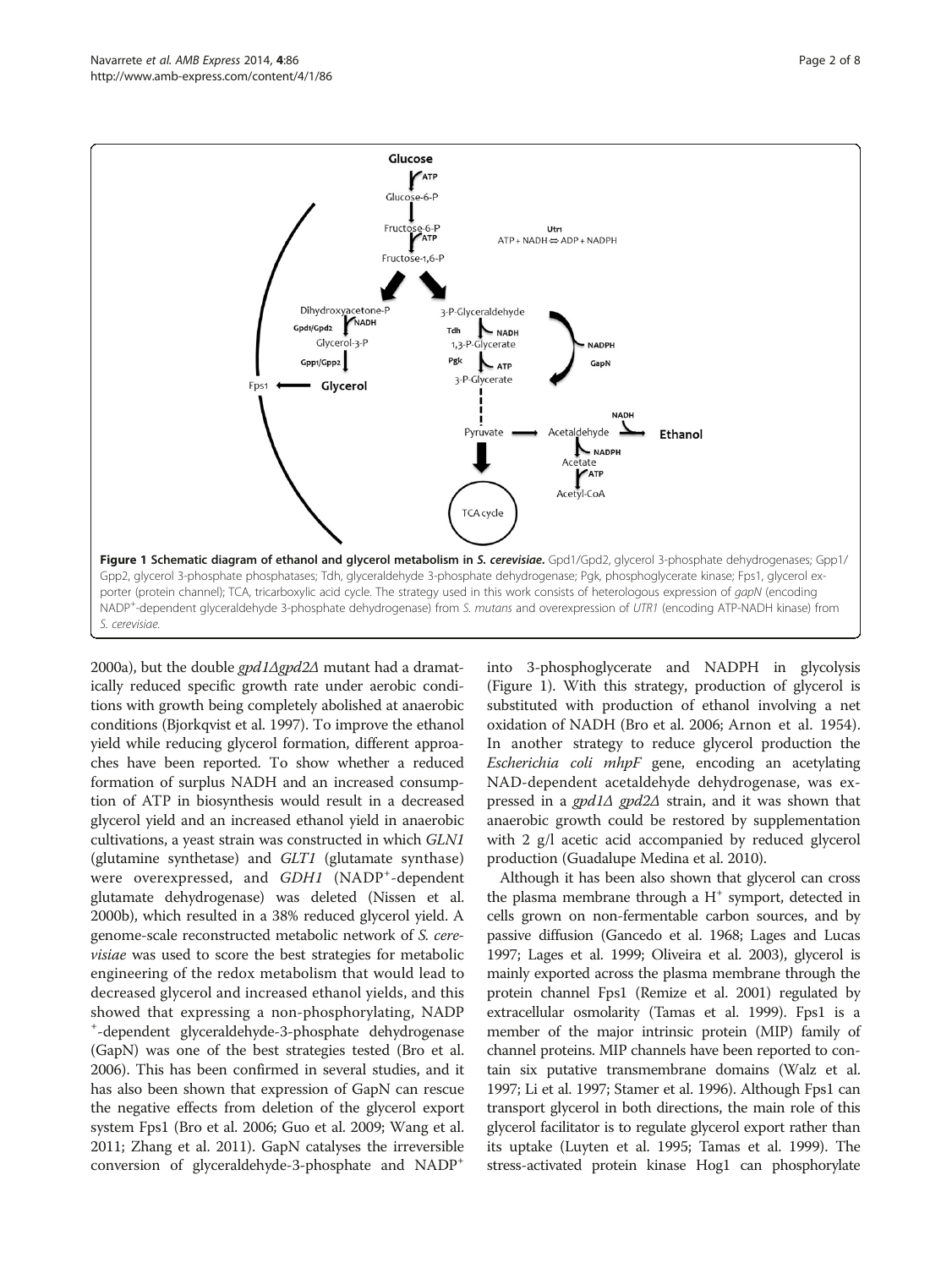Fps1 triggering its endocytosis and further degradation under different stress conditions such as high acetic acid levels (Mollapour and Piper [2007](#page-7-0)). Fps1 is required for glycerol export under anaerobic conditions, and mutants lacking this protein grow poorly under anaerobiosis (Tamas et al. [1999\)](#page-7-0). In an fps1Δ mutant, intracellular glycerol accumulates since it cannot be exported. As a result, the accumulation of glycerol inside the yeast cells may induce other regulatory systems in order to reduce glycerol biosynthesis, thus resulting in an increase of the ethanol yield (Zhang et al. [2007\)](#page-7-0).

NAD(H) kinases catalyse NAD(H) phosphorylation by using ATP or inorganic polyphosphate, constituting the last step of the NADP(H) biosynthetic pathway (Kawai et al. [2001;](#page-6-0) McGuinness and Butler [1985](#page-7-0)). S. cerevisiae is endowed with three NAD(H) kinase homologues, namely Utr1, Pos5 and Yel041w (Kawai et al. [2001;](#page-6-0) Outten and Culotta [2003;](#page-7-0) Strand et al. [2003\)](#page-7-0). The ATP-NAD kinase Utr1 was proposed to participate in the ferrireductase system by supplying NADP (Kawai et al. [2001](#page-6-0); Lesuisse et al. [1996\)](#page-6-0). Pos5 was described as an ATP-NADH kinase, located in the mitochondrial matrix and reported to play an important role in several mitochondrial processes requiring NADPH. Cells lacking Pos5 accumulate mutations in the mitochondrial DNA and show poor growth in the presence of glycerol, oxidative damage and when growing in medium without arginine (Strand et al. [2003;](#page-7-0) Outten and Culotta [2003](#page-7-0)). Later on, Yel041w (re-named as Yef1) and Utr1 were identified as ATP-NADH kinases (Shi et al. [2005\)](#page-7-0). Analysis of the single, double and triple mutants, which were found viable, showed the important

Table 1 S. cerevisiae strains and plasmids used in this work

contribution of Pos5 to the mitochondrial function and survival at high temperature (37°C). The contribution of Utr1 to growth in low iron medium was also reported to be critical (Shi et al. [2005\)](#page-7-0).

Here, we explored the combinatorial effect of reducing glycerol export and formation through deletion of FPS1, while expressing *gapN* from *S. mutans* and overexpressing the ATP-NADH kinase gene UTR1 from S. cerevisiae. With this strategy we aimed to solve the resulting redox balance problem and, at the same time, to increase the ethanol yield. We also analysed the effect on glycerol reduction/ethanol production, by using a set of different plasmids for varying expression levels of gapN and UTR1.

#### Materials and methods

#### Strain construction and media

The S. cerevisiae strains and plasmids used in this study are described in Table 1. CN1, which was used as the reference strain and CN6, where FPS1 was knocked-out, were transformed with empty plasmids. The FPS1 gene was deleted in CN2 to CN6 strains. CN2 to CN5 were transformed with different combinations of plasmids carrying gapN and UTR1 under control of the TEF1 promoter, and expressing the mentioned genes in high or low copy number (Table 1). Agar plates of synthetic medium (6.7 g/l yeast nitrogen base w/o aminoacids, 0.75 g/l complete supplement mixture w/o uracil, 2% glucose, 2% agar, pH 6) or YPD (2% glucose, 2% peptone, 1% yeast extract, 2% agar) supplemented with 200 mg/l of G418, were used for selection of the strains. For the fermentations, yeast cells were grown in minimal synthetic

| <b>Strains</b>                    | Genotype description                                                           | Reference                |  |
|-----------------------------------|--------------------------------------------------------------------------------|--------------------------|--|
| CFN.PK 113-11C                    | MATa his 3/11 ura 3-52 MAI 2-8 <sup>c</sup> SUC2                               | (van Dijken et al. 2000) |  |
| CEN.PK 113-11C; p426; p423 (CN1)  | MATa his341 ura3-52 MAL2-8 <sup>c</sup> SUC2 p426TEF1 p423TEF1                 | This work                |  |
| fps14; p426-GapN; p423-UTR1 (CN2) | MATa his341 ura3-52 MAL2-8 <sup>c</sup> SUC2 fps1∆ p426TEF1-GapN p423TEF1-UTR1 | This work                |  |
| fps14; p426-GapN; p413-UTR1 (CN3) | MATa his341 ura3-52 MAL2-8 <sup>c</sup> SUC2 fps1∆ p426TEF1-GapN p413TEF1-UTR1 | This work                |  |
| fps14; p416-GapN; p423-UTR1 (CN4) | MATa his341 ura3-52 MAL2-8 <sup>c</sup> SUC2 fps1∆ p416TEF1-GapN p423TEF1-UTR1 | This work                |  |
| fps14; p416-GapN; p413-UTR1 (CN5) | MATa his341 ura3-52 MAL2-8 <sup>c</sup> SUC2 fps1∆ p416TEF1-GapN p413TEF1-UTR1 | This work                |  |
| $fps1\Delta$ ; p426; p423 (CN6)   | MATa his341 ura3-52 MAL2-8 <sup>c</sup> SUC2 fps1∆ p426TEF1 p423TEF1           | This work                |  |
| <b>Plasmids</b>                   |                                                                                |                          |  |
| pCIChE-KK004-Gap                  | neo <sup>r</sup> , integrative plasmid                                         | (Kocharin 2013)          |  |
| p426TEF1                          | URA3, 2 $\mu$ plasmid, TEF1 promoter, CYC1 terminator                          | (Mumberg et al. 1995)    |  |
| p416TEF1                          | URA3, centromeric plasmid, TEF1 promoter, CYC1 terminator                      | (Mumberg et al. 1995)    |  |
| p423TEF1                          | HIS3, 2 $\mu$ plasmid, TEF1 promoter, CYC1 terminator                          | (Mumberg et al. 1995)    |  |
| p413TEF1                          | HIS3, centromeric plasmid, TEF1 promoter, CYC1 terminator                      | (Mumberg et al. 1995)    |  |
| p426TEF1-GapN                     | URA3, 2 µ plasmid, gapN from S. mutans                                         | This work                |  |
| p416TEF1-GapN                     | URA3, centromeric plasmid, gapN from S. mutans                                 | This work                |  |
| p423TEF1-UTR1                     | $HIS3$ , 2 µ plasmid, UTR1                                                     | This work                |  |
| p413TEF1-UTR1                     | HIS3, centromeric plasmid, UTR1                                                | This work                |  |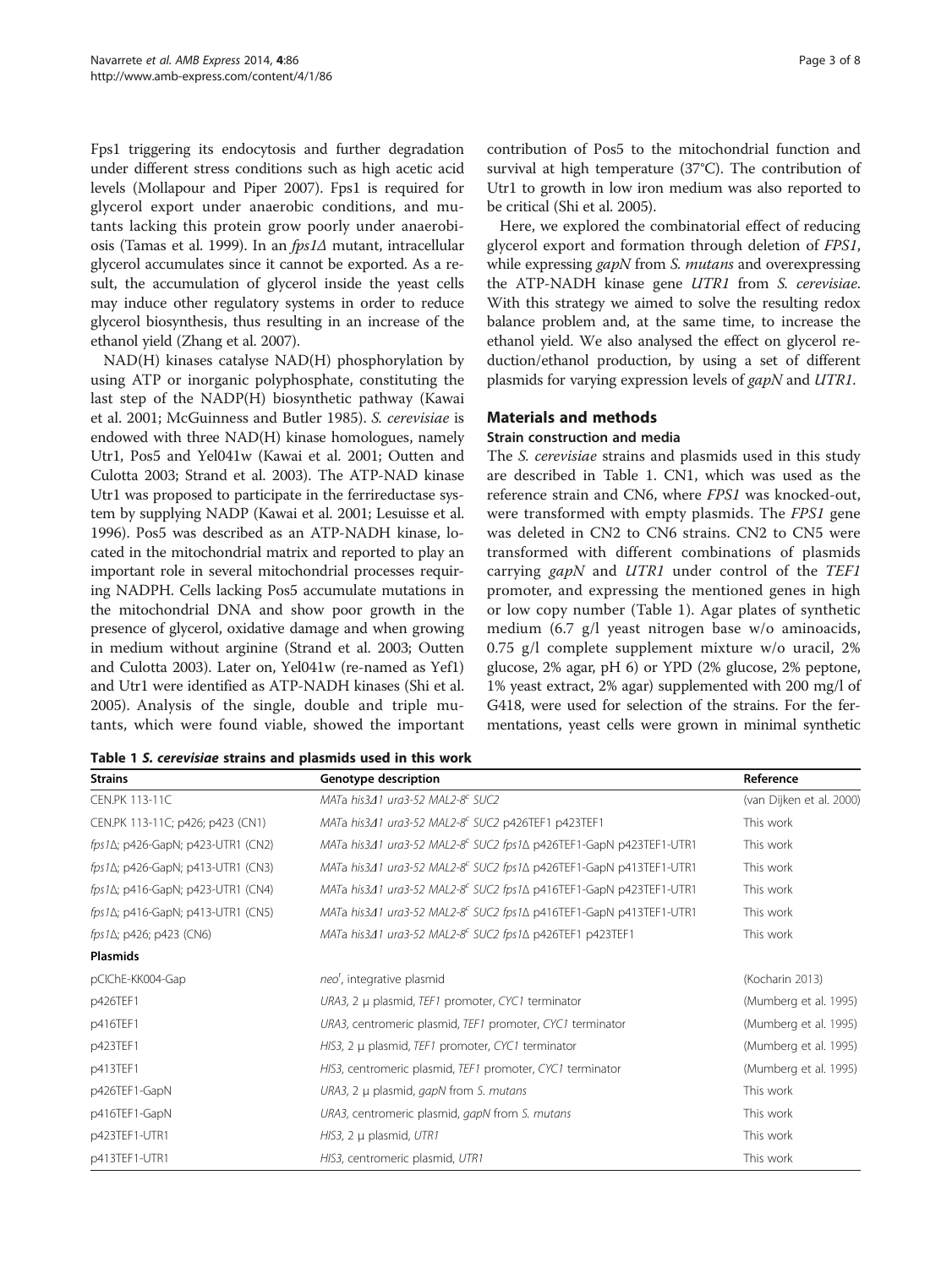medium (Verduyn et al. [1992](#page-7-0)) containing 20 g/l glucose. The pH was adjusted to 5.2 with 2 M KOH before sterilization. In bioreactors, 10 mg/l of ergosterol and 420 mg/l of Tween80 were added to the medium for the anaerobic growth of S. cerevisiae.

### Deletion of FPS1

The FPS1 gene was replaced, by using the *loxP-kanMX*loxP cassette obtained by PCR from the plasmid pUG6 (Wach et al. [1994](#page-7-0)) and a bipartite strategy (Erdeniz et al. [1997\)](#page-6-0). Primers containing upstream and downstream homologous regions of FPS1 were used for that purpose (Table 2). The PCR products were used for transformation of CEN.PK 113-11C, and the transformed cells were selected in G418-YPD medium. The selectable marker was removed afterwards by expression of the Cre recombinase from plasmid pSH47 under the control of a galactose inducible promoter (Guldener et al. [1996](#page-6-0)). The correct integration of the fragment disrupting the coding sequence was further tested by PCR and sequencing.

## Heterologous expression of gapN and overexpression of UTR1

The sequence of the NADP<sup>+</sup>-dependent glyceraldehyde 3-phosphate dehydrogenase gene gapN from S. mutans (Gene ID: 1028095) was obtained from plasmid pCIChE-KK004-Gap and cloned into p426TEF1 and p416TEF1, respectively, by using PCR and restriction enzymes (REs). BamHI and ClaI sites were additionally included in the designed PCR-primers for that purpose (Table 2). The UTR1 sequence (Gene ID: 853508) was obtained by PCR from CEN.PK 113-11C genomic DNA and cloned into p423TEF1 and p413TEF1 plasmids by REs. In this case, the BamHI/EcoRI combination was used (Table 2). The constructs were checked by PCR for gapN or UTR1 genes, digestion with the proper RE combination and sequencing.

### Batch cultivations in flasks and analytical methods

Seed cultures of yeast cells were grown during 20–24 hours in shake flasks containing 25 ml of minimal medium

at 30°C and constant shaking (120 rpm). Micro-aerobic conditions were obtained by using 150 ml flasks covered with fermentation bungs and containing 100 ml of medium (Arnon et al. [1954](#page-6-0)). The shake flasks were inoculated with an initial  $OD_{600}$  of 0.05 and grown at 30°C (120–140 rpm). Samples of 2 ml of culture were taken at the selected timepoints for optical density and HPLC measurements. Supernatants centrifuged for 5 min at high speed (1 ml) were loaded to a HPX-87G column (Biorad, Hercules, CA) on a Dionex Ultimate 3000 HPLC (Dionex Softron GmbH, Jülich, Germany) to measure the concentrations of glucose, ethanol, glycerol and acetate in the cultures at the different time points. The samples were run at a flow rate of 0.6 ml/ min at  $65^{\circ}$ C, using 5 mM  $H_2$ SO<sub>4</sub> as mobile phase. Fermentation experiments were repeated three independent times.

### Fermentation analysis in bioreactors

Yeast cell seed cultures were grown in 25 ml of minimal medium supplemented with 20 g/l of glucose, and incubated at 30°C for 22–24 hours (130 rpm). The experiment was performed in 1 l stirrer-pro vessels (DasGip GmbH, Jülich, Germany) with a working volume of 0.5 l, and bioreactors were inoculated at initial  $OD_{600}$  of 0.02. The cells were centrifuged and washed with 5 ml of water before inoculation.

The temperature was controlled at 30°C using a DasGip Bioblock integrated heating and cooling thermo well. Agitation was maintained at 600 rpm using an overhead drive stirrer with one Rushton impeller. The bioreactors were flushed with  $N_2$  at 1 vvm when anaerobic growth conditions were required. The pH was maintained constant at 5.0 by the automatic addition of 2 M KOH.

## Results

## Yeast cells expressing the gapN/UTR1 genes show an increased ethanol production capacity and reduced glycerol production.

Strains deleted in FPS1 and expressing gapN and UTR1 from either high or low copy number plasmids were cultivated in shake flasks under micro-aerobic conditions.

| <b>Primer name</b> | Primer sequence (5'-3')                                                         |              |  |  |  |
|--------------------|---------------------------------------------------------------------------------|--------------|--|--|--|
| kanMX FPS1 F       | <b>TATTTTCGATCAGATCTCATAGTGAGAAGGCGCAATT</b> CAGTAGTTGGCATCAGAGCAGATTGTACTGAGAG |              |  |  |  |
| kanMX R            | AAACTCACCGAGGCAGTTCCATAG                                                        |              |  |  |  |
| kanMX F            | ATGGTCAGACTAAACTGGCTGACG                                                        |              |  |  |  |
| kanMX FPS1 R       |                                                                                 |              |  |  |  |
| UTR1 F             | CGGGATCCCGAAAACAATGAAGGAGAATGACATGAATA                                          | <b>BamHI</b> |  |  |  |
| UTR1 R             | CGGAATTCCGGTAACATTATACTGAAAACCTTGCTTGA                                          | FroRI        |  |  |  |
| GapN_F             | CGGGATCCCGAAAACAATGACAAAACAATACAAAAACT                                          | <b>BamHI</b> |  |  |  |
| GapN_R             | CCATCGATGGAGATCTTCACTTTATGTCAAAGACAACA                                          | Clal         |  |  |  |

Primer overhangs containing part of FPS1 up/down sequences are depicted in bold letters. Restriction sites with corresponding restriction enzyme are represented in italics.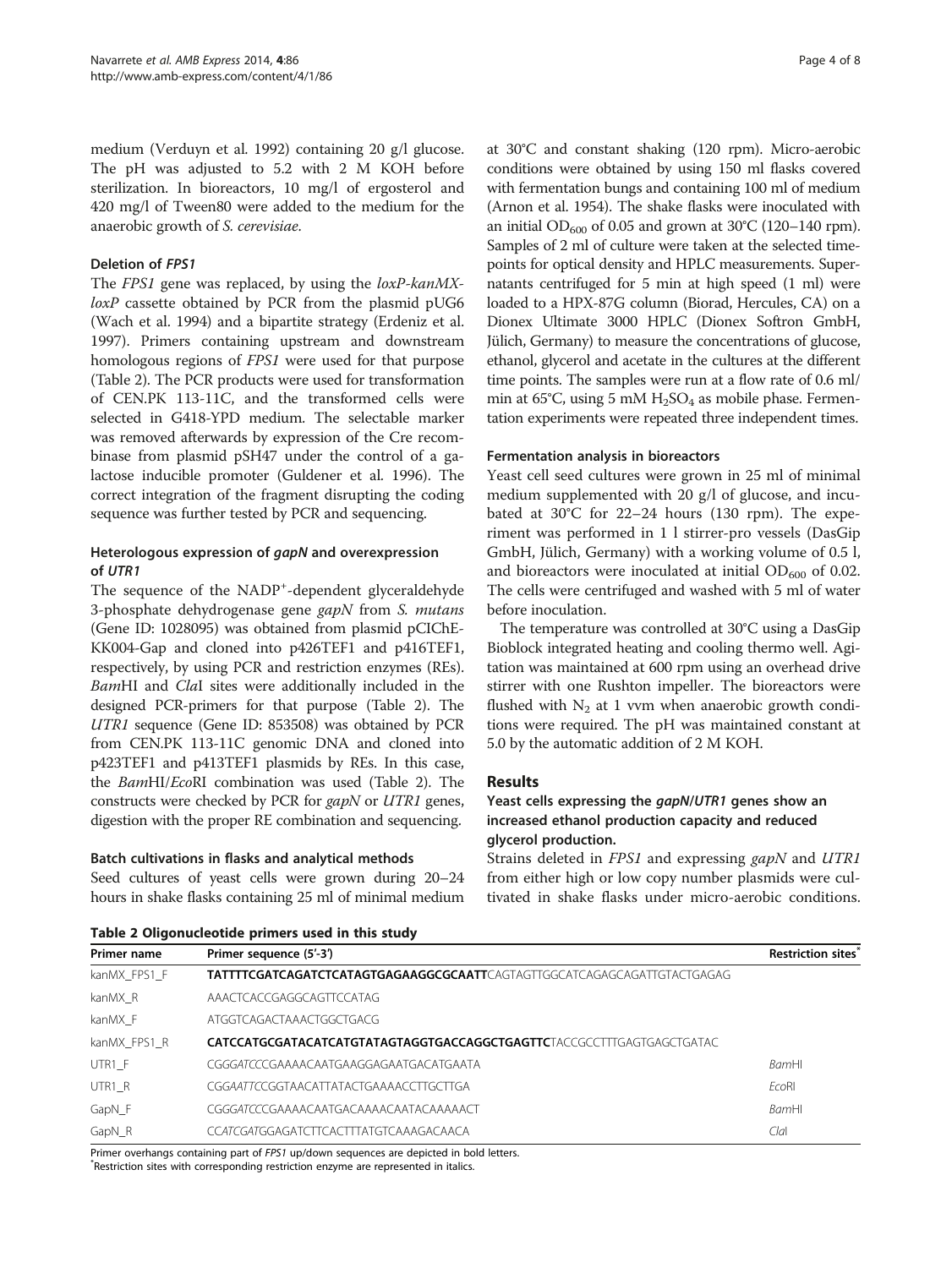<span id="page-4-0"></span>Glucose consumption was completed in CN1 (reference strain) after around 30 h of fermentation. For the rest of strains, this level was reached first after about 37 h. The CN6 strain (FPS1 deletion strain carrying both empty plasmids) showed 0.5-1 g/l of remaining glucose still after 45 hours of fermentation and the final ethanol production, for this strain, was much lower in comparison to the rest of the transformants tested (Figure 2). This correlates with the specific growth rate of the analysed strains (Table [3\)](#page-5-0).

In the case of the reference strain, the highest level of ethanol was reached already after 25 h of fermentation, whereas for the rest of the strains we could observe a more gradual production over time until reaching the highest ethanol production (Figure 2). Ethanol production after 35–40 h of fermentation was improved in strains CN2 to CN5 expressing the alternative enzymes to reduce NADH levels (Figure 2). These results were confirmed when the specific ethanol productivity was calculated for these strains (Table [3](#page-5-0)). Strain CN6 grew very poorly hence affecting the calculation of ethanol productivity, and data for this strain were therefore not included in the further analysis.

Glycerol production was reduced in strains CN2 to CN6, confirming our initial hypothesis, showing only a minor effect on cell growth. An exception is strain CN6,

Fermentation analysis in bioreactors showed that, except for the reference strain (CN1), cells were not able to grow under strict anaerobic conditions. Adaptation was necessary in order to complete the fermentation profile of the strains. This problem was partially solved by sparging air containing 12% oxygen at the beginning of fermentation. Under these conditions cells were able to grow, consume the carbon source and produce ethanol.

The ATP consumption by Utr1 and the inhibition of ATP formation by GapN, could be one of the reasons why the engineered strains showed a reduction in their ability to grow anaerobically.

Analytical methods revealed that results from individual experiments were similar to those obtained in shake flasks, with a higher ethanol production and glycerol reduction in the engineered strains (CN2-CN5) compared to the reference strain. But as a consequence of the previous adaptation needed, results were not very consistent between experiments and cells did not always grow at the same level, making it very difficult to represent the data as average yields of the different fermentation experiments. We concluded that more investigations are needed when growing cells in bioreactors, in order to use this strategy for industrial purposes, and therefore,

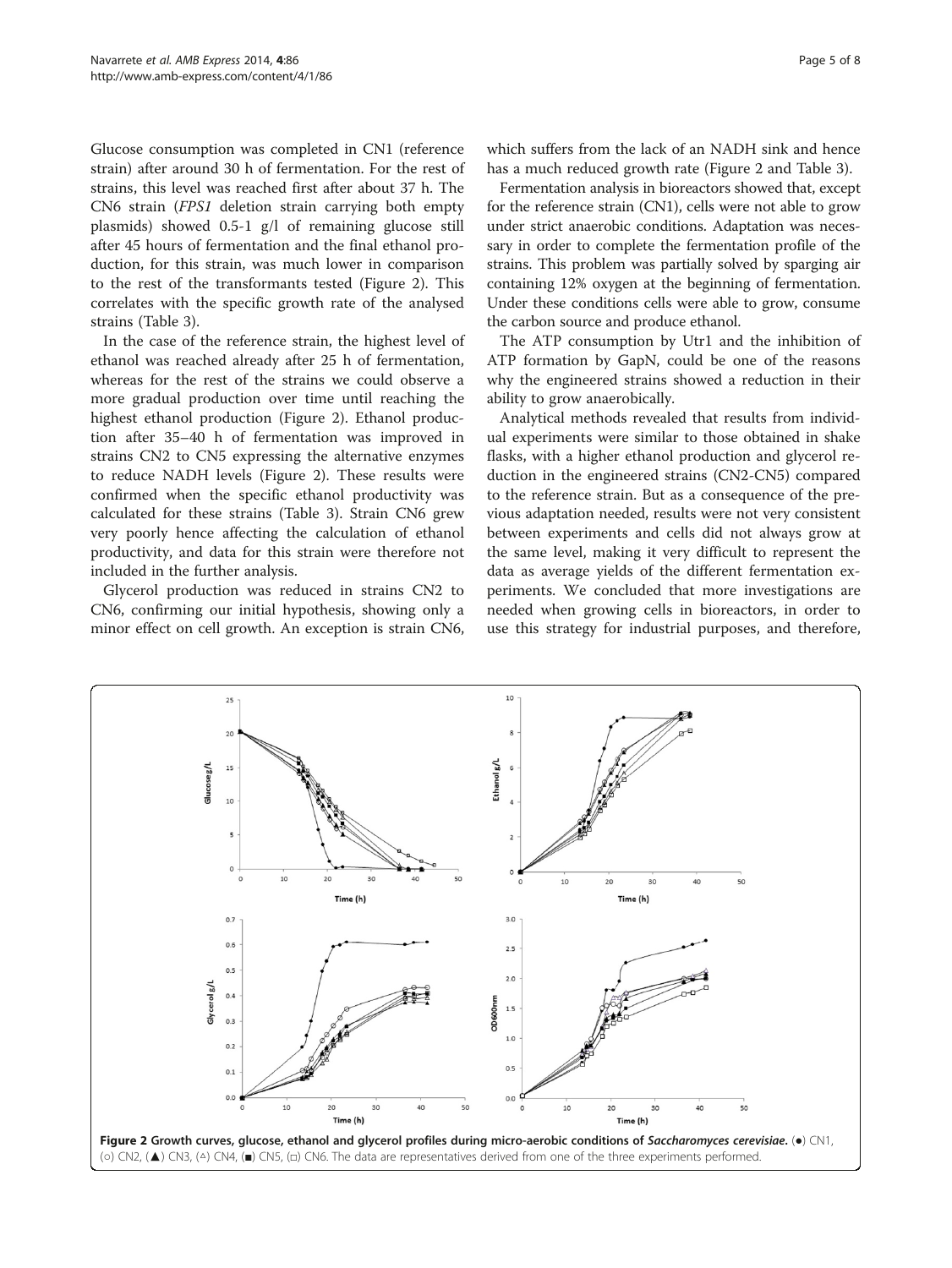<span id="page-5-0"></span>Table 3 Compound yields, growth and specific ethanol productivity in engineered yeast strains

| <b>Strain</b>                                 | Ethanol yield $(g/q)^{n}$ | Ethanol increase (%)     | Glycerol yield $(q/q)^{n}$ | Acetate yield $(q/q)^{n}$ | $\mu(h^{-1})$    | $q_{sp}$ (g g <sup>-1</sup> h <sup>-1</sup> ) |
|-----------------------------------------------|---------------------------|--------------------------|----------------------------|---------------------------|------------------|-----------------------------------------------|
| CEN.PK 113-11C:<br>p426; p423 (CN1)           | $0.449 + 0.011$           | $\overline{\phantom{a}}$ | $0.042 + 0.018$            | $0.0033 + 0.00028$        | $0.18 + 0.048$   | $26.55 + 0.293$                               |
| fps1 $\Delta$ ; p426-GapN;<br>p423-UTR1 (CN2) | $0.466 + 0.013$           | 3.78                     | $0.030 + 0.012$            | $0.0038 + 0.00014$        | $0.11 + 0.059$   | $51.71 + 0.440$                               |
| fps1 $\Delta$ ; p426-GapN;<br>p413-UTR1 (CN3) | $0.470 + 0.018$           | 4.67                     | $0.026 + 0.010$            | $0.0039 + 0.00085$        | $0.11 + 0.052$   | $52.02 + 0.648$                               |
| fps1 $\Delta$ ; p416-GapN;<br>p423-UTR1 (CN4) | $0.457 + 0.014$           | 1.78                     | $0.027 + 0.012$            | $0.0046 \pm 0.00134$      | $0.13 + 0.046$   | $40.47 + 0.609$                               |
| fps1 $\Delta$ ; p416-GapN;<br>p413-UTR1 (CN5) | $0.458 + 0.012$           |                          | $0.029 + 0.013$            | $0.0032 + 0.00021$        | $0.11 + 0.038$   | $52.37 + 1.208$                               |
| $fps1\Delta$ ; p426; p423 (CN6)               | $0.443 + 0.0040$          | $-1.33$                  | $0.023 \pm 0.00049$        | $0.0096 + 0.00021$        | $0.070 + 0.0011$ | $\overline{\phantom{a}}$                      |

Data represent the means of results from triplicates  $\pm$  SD.

\*g/g is equivalent to gram of produced compound per gram of glucose.

μ represents the specific growth rate.

 $q_{sp}$  represents the specific ethanol productivity.

we focused on the results we obtained in micro-aerobic conditions to analyse our strategy.

## Physiological characterization of the engineered yeast strains. Effect of the gene copy number of gapN and UTR1 genes on ethanol yield

At the end of fermentation process, the ethanol yield was improved in the transformant strains by 1.7-4.6% (depending on the strain analysed) compared to the reference strain (CN1). CN2 and CN3 were the best ethanol producers (p-value < 0.05 after Student's t-test), showing ethanol yields up to 0.47 grams per gram of glucose (Table 3). After the analysis of the possible effect of high/low expression of  $\frac{gapN}{}$  and  $\frac{UTR1}{}$ , by using different expression plasmids, we could observe the improvement in CN2 and CN3 strains both carrying gapN on a high-copy plasmid. In the case of  $UTR1$ , the copy number of the kinase gene did not seem to be crucial for a better ethanol yield, since the best producer (CN3) expressed UTR1 from a low-copy plasmid. These results suggest a more important role of the NADP<sup>+</sup>-dependent glyceraldehyde 3-phosphate dehydrogenase in the redox balancing for improved ethanol production.

To further check this hypothesis, we performed an analysis of the  $fps1\Delta$  strain expressing gapN or UTR1 individually (both from a high-copy plasmid). The  $fps1\Delta$ strain expressing *gapN* showed similar growth and final ethanol production compared to CN2 and CN3 strains, (7.98 g/l versus 8.14 and 8.43 g/l respectively) after  $\sim$ 40 h of fermentation in 20 g/l of glucose. On the other hand, the  $fps1\Delta$  strain expressing UTR1 grew similar to the CN6 control strain. Ethanol production at the end of fermentation was also at the same level as measured in the CN6 strain (5.6 g/l versus 6.7 g/l).

Furthermore, for the transformant strains the glycerol yield was successfully reduced by 25-40% compared to the reference strain. Although the transformant strains

CN2-CN5 showed a specific growth rate reduced by 27-38%, they could still grow at a good level and entirely consume the carbon source. As explained before, the CN6 strain with highest glycerol reduction was the one most affected in terms of specific growth rate and also regarding ethanol production (Table 3 and Figure [2](#page-4-0)).

#### **Discussion**

In S. cerevisiae, it is well known from previously published studies that, under aerobic conditions, fps1Δ mutants show a growth profile similar to a wild type, due to NADH re-oxidation by the respiratory chain (Zhang et al. [2007](#page-7-0)). Under anaerobic conditions, glycerol production is the main redox-sink for the excess of NADH (Valadi et al. [2004](#page-7-0)). When glycerol export is blocked, the *fps1*∆ mutants produce less glycerol and biomass, and show a lower glucose uptake rate compared to the reference strain. However, in case of the mutant strain, there is residual glucose in the growth medium, resulting in a decrease of total ethanol produced (Wang et al. [2011\)](#page-7-0). As already described in the results, the final ethanol production for the CN6 strain was much lower in comparison to the rest of the transformants tested (Figure [2\)](#page-4-0). Moreover, it has been previously described that acetic acid enters glucose-repressed yeast cells primarily by facilitated diffusion through Fps1. The total loss of the channel also creates an acetate resistant phenotype by elimination of the major source of the acetic acid flux into the cell (Mollapour and Piper [2007](#page-7-0)). The increased acetate yield observed in the CN6 strain might be connected to an inhibited acetate import in these cells (Table 3).

GapN catalyses the irreversible conversion of glyceraldehyde-3-phosphate and NADP<sup>+</sup> into 3-phosphoglycerate and NADPH in glycolysis, and in contrast to the native yeast pathway, no NADH and ATP are released in this re-action (Figure [1\)](#page-1-0). Expression of  $\frac{gapN}{}$  has a high potential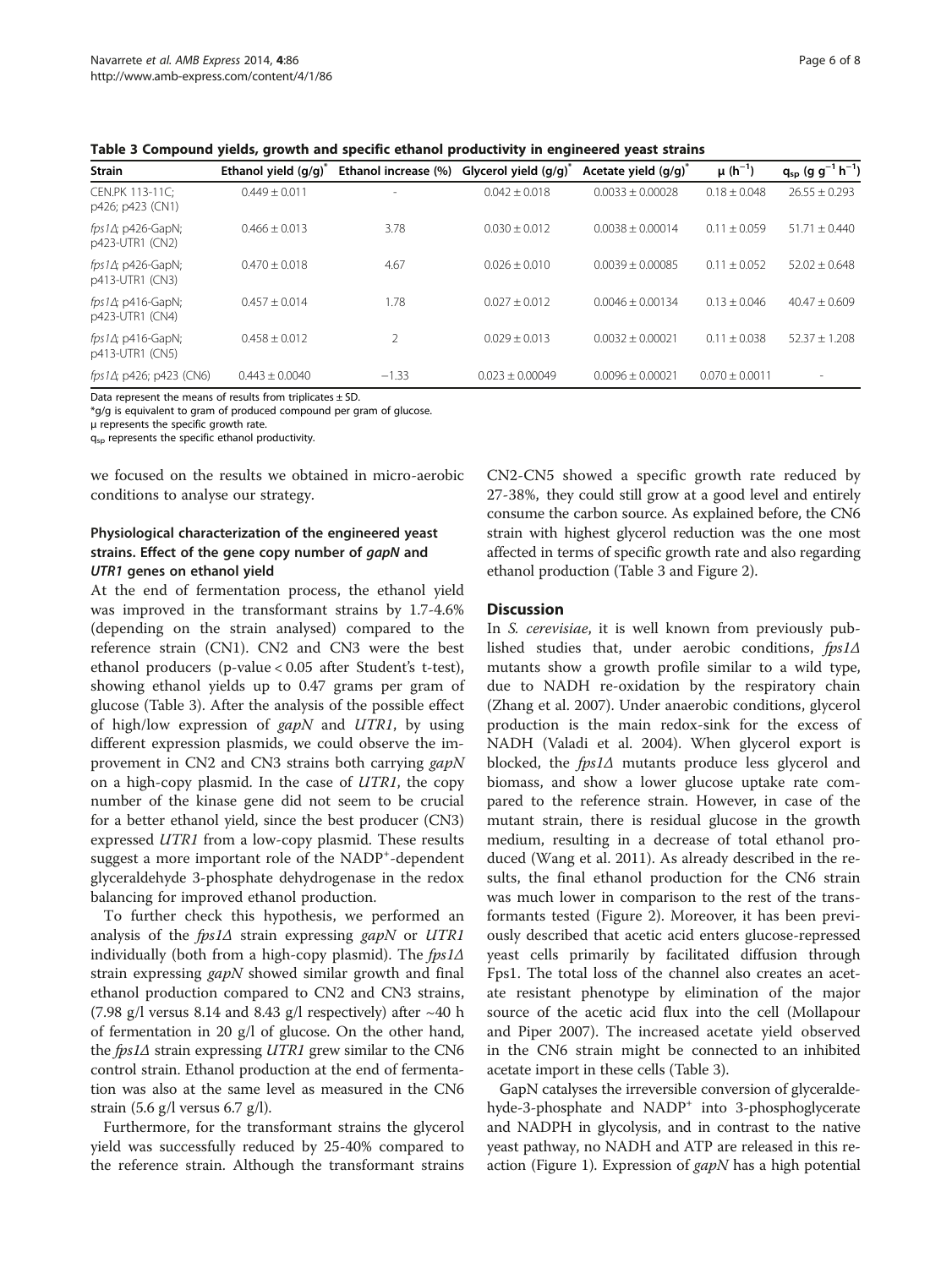<span id="page-6-0"></span>to reduce NADH generation, and may therefore lead to a complete redirection of flux from formation of glycerol to ethanol (Bro et al. 2006). When alternative routes for NADH re-oxidation were expressed, ethanol production was improved in strains CN2 to CN5 (Figure [2\)](#page-4-0).

The intracellular concentration of the NADP<sup>+</sup>/NADPH pool is much lower than that of the NAD<sup>+</sup>/NADH pool, and shifting part of the glycolytic flux from using NAD<sup>+</sup> to using NADP<sup>+</sup> as co-factor may therefore result in limitation of supply of this co-factor. We therefore evaluated whether increasing the NADP<sup>+</sup>/NADPH pool by overexpressing the UTR1 gene encoding an NADH-kinase may have a positive effect on top of the use of GapN as a glycolytic enzyme. As already mentioned and represented in Figure [1](#page-1-0), NAD(H) kinases catalyse NAD(H) phosphorylation by using ATP or inorganic polyphosphate in yeast, constituting the last step of the NADP biosynthetic pathway (McGuinness and Butler [1985;](#page-7-0) Kawai et al. 2001). UTR1 overexpression does, however, not seem to lead to an effect on ethanol and glycerol production.

Regarding glycerol production, it is believed that the complete elimination of its production is not practical due to its importance in osmoregulation and maintenance of the intracellular redox balance (Blomberg and Adler 1992; van Dijken and Scheffers [1986](#page-7-0)). Moreover, it is a precursor used to synthesize the cellular membrane. On the other hand, it can be reduced to a minimal level in order to improve the ethanol yield (Bjorkqvist et al. 1997; Nissen et al. [2000b\)](#page-7-0). Our hypothesis was confirmed and glycerol production was reduced in the strains CN2-CN6, Except for strain CN6, which suffers from the lack of an NADH sink, the cell growth was only mildly affected (Figure [2](#page-4-0) and Table [3\)](#page-5-0).

The present work evidences that the function of glycerol as a redox sink for anaerobic growth can be successfully replaced by introducing a heterologous GapN pathway from S. mutans in addition to deletion of the FPS1 gene (responsible for glycerol export) and overexpression of the NADH-kinase Utr1, resulting in a reduction of glycerol (by-product) formation together with an increase in the ethanol yield.

By expressing *gapN* (in combination with the overexpression of UTR1) we can solve the redox problem in the *fps1*∆ mutant thereby increasing the specific growth rate and reducing the formation of NADH. Thus, the carbon source was redirected towards ethanol production in the engineered strains, which increased the ethanol yield by up to 4.6% compared to the reference strain.

#### Competing interests

The authors declare that they have no competing interest.

#### Authors' contributions

CN, JN and VS participated in the design of the experiment. CN performed all the experiments, analyzed the data and wrote the manuscript. JN and VS edited the manuscript. All authors read and approved the final manuscript.

#### Acknowledgements

The authors would like to thank The Swedish Research Council (Vetenskapsrådet) and Novozymes A/S for financial support. Francesco Gatto is acknowledged for his help with the statistical analysis of the data. We also thank Michael L. Nielsen, Pia Francke Johannesen and Carsten Hjort for helpful suggestions and comments about this work.

#### Received: 1 October 2014 Accepted: 27 November 2014 Published online: 11 December 2014

#### References

- Andre L, Hemming A, Adler L (1991) Osmoregulation in Saccharomyces cerevisiae. Studies on the osmotic induction of glycerol production and glycerol-3 phosphate dehydrogenase (NAD+). FEBS Lett 286(1–2):13–17
- Ansell R, Granath K, Hohmann S, Thevelein JM, Adler L (1997) The two isoenzymes for yeast NAD + −dependent glycerol 3-phosphate dehydrogenase encoded by GPD1 and GPD2 have distinct roles in osmoadaptation and redox regulation. EMBO J 16(9):2179–2187, doi:10.1093/emboj/16.9.2179
- Arnon DI, Rosenberg LL, Whatley FR (1954) A New Glyceraldehyde Phosphate Dehydrogenase from Photosynthetic Tissues. Nature 173(4415):1132–1134
- Bjorkqvist S, Ansell R, Adler L, Liden G (1997) Physiological response to anaerobicity of glycerol-3-phosphate dehydrogenase mutants of Saccharomyces cerevisiae. Appl Environ Microbiol 63(1):128–<sup>132</sup>
- Blomberg A, Adler L (1992) Physiology of osmotolerance in fungi. Adv Microb Physiol 33:145–212
- Bro C, Regenberg B, Forster J, Nielsen J (2006) In silico aided metabolic engineering of Saccharomyces cerevisiae for improved bioethanol production. Metab Eng 8(2):102–111, doi:10.1016/j.ymben.2005.09.007
- Erdeniz N, Mortensen UH, Rothstein R (1997) Cloning-free PCR-based allele replacement methods. Genome Res 7(12):1174–1183
- Eriksson P, Andre L, Ansell R, Blomberg A, Adler L (1995) Cloning and characterization of GPD2, a second gene encoding sn-glycerol 3-phosphate dehydrogenase (NAD+) in Saccharomyces cerevisiae, and its comparison with GPD1. Mol Microbiol 17(1):95–107
- Gancedo C, Gancedo JM, Sols A (1968) Glycerol Metabolism in Yeasts Pathways of Utilization and Production. Eur J Biochem 5(2):165, doi:10.1111/j.1432- 1033.1968.tb00353.x
- Guadalupe Medina V, Almering MJ, van Maris AJ, Pronk JT (2010) Elimination of glycerol production in anaerobic cultures of a Saccharomyces cerevisiae strain engineered to use acetic acid as an electron acceptor. Appl Environ Microbiol 76(1):190–195, doi:10.1128/AEM.01772-09
- Guldener U, Heck S, Fielder T, Beinhauer J, Hegemann JH (1996) A new efficient gene disruption cassette for repeated use in budding yeast. Nucleic Acids Res 24(13):2519–2524
- Guo ZP, Zhang L, Ding ZY, Wang ZX, Shi GY (2009) Interruption of glycerol pathway in industrial alcoholic yeasts to improve the ethanol production. Appl Microbiol Biotechnol 82(2):287–292, doi:10.1007/s00253-008-1777-7
- Hahn-Hagerdal B, Karhumaa K, Fonseca C, Spencer-Martins I, Gorwa-Grauslund MF (2007) Towards industrial pentose-fermenting yeast strains. Appl Microbiol Biotechnol 74(5):937–953, doi:10.1007/s00253-006-0827-2
- Kawai S, Suzuki S, Mori S, Murata K (2001) Molecular cloning and identification of UTR1 of a yeast Saccharomyces cerevisiae as a gene encoding an NAD kinase. FEMS Microbiol Lett 200(2):181–184
- Kocharin K (2013) Metabolic engineering of Saccharomyces cerevisiae for polyhydroxybutyrate production. In: Thesis. Chalmers University of Technology, Sweden
- Lages F, Lucas C (1997) Contribution to the physiological characterization of glycerol active uptake in Saccharomyces cerevisiae. Bba-Bioenergetics 1322(1):8–18, doi:10.1016/S0005-2728(97)00062-5
- Lages F, Silva-Graca M, Lucas C (1999) Active glycerol uptake is a mechanism underlying halotolerance in yeasts: a study of 42 species. Microbiol-Uk 145:2577–2585
- Larsson K, Ansell R, Eriksson P, Adler L (1993) A gene encoding sn-glycerol 3-phosphate dehydrogenase (NAD+) complements an osmosensitive mutant of Saccharomyces cerevisiae. Mol Microbiol 10(5):1101–<sup>1111</sup>
- Lesuisse E, Casteras-Simon M, Labbe P (1996) Evidence for the Saccharomyces cerevisiae ferrireductase system being a multicomponent electron transport chain. J Biological Chem 271(23):13578–13583
- Li H, Lee S, Jap BK (1997) Molecular design of aquaporin-1 water channel as revealed by electron crystallography. Nat Struct Mol Biol 4(4):263–265